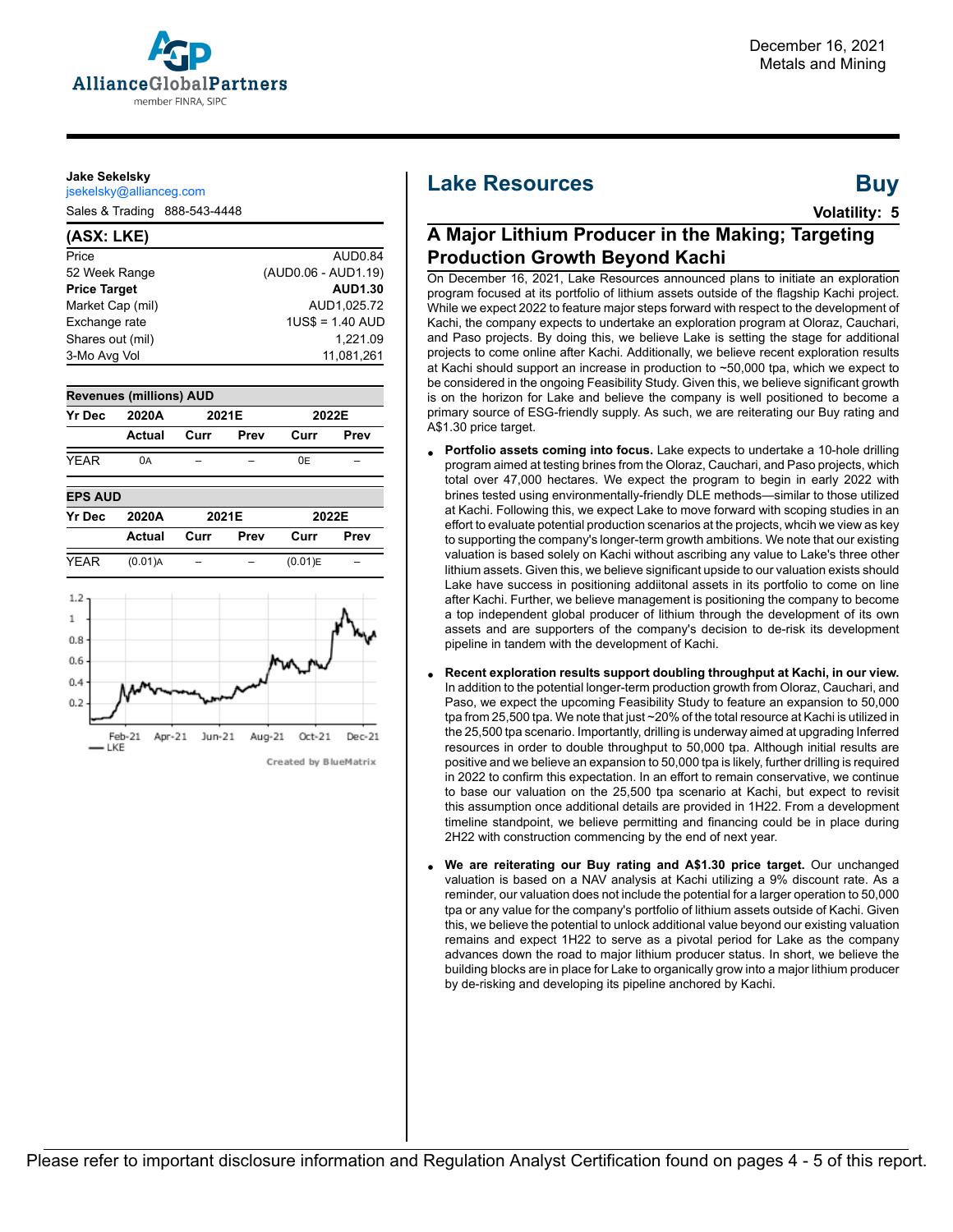### **Valuation:**

Our A\$1.30 price target is predicated on a NAV analysis utilizing a 9% discount rate.

#### **Risks to achievement of target price:**

- **Commodity Price Risk.** A significant increase/decrease in commodity prices can significantly impact our valuation and price target. That said, if<br>a weaker arise environment proveils in the lithium market, company's hygine a weaker price environment prevails in the lithium market, company's business may suffer from lower or negative margins. While we view this as a risk to the company, we believe the long-term outlook for lithium is bright.
- **Political Risk.** The company's primary asset is in Argentina. While we believe political risk is heightened in Argentina, we note that the company's provide is in close proximity to various operating litihium projects, which we believe lowers jurisdictional risk for the company.
- **Financial Risk.** Lake is a pre-revenue company. Given this, we believe additional capital may be required to execute on its objectives. We expect is a pre-revenue company. Given this, we believe additional capital may be the company to raise additional capital over the next 12 months in various forms including but not limited to equity or debt. We note that there are no assurances as to the terms or whether the company can secure the necessary capital required to move forward with its business plan.
- **Operational Risk.** Although the company's technology has been proven at a small scale, we note that risks remain with respect to the successful operation of its DLE technology at a commercial scale.
- **COVID-19 risk.** We note that any escalations in the COVID-19 pandemic could cause delays in ABML procuring equipment, personnel, and financing required to advance its recycling pilot plant facility. \*Please see the company's EDGAR filings for a more comprehensive discussion of potential risks.

#### **Company description:**

Lake Resources NL explores for and develops lithium brine projects in Argentina. Its flagship project is its 100% owned Kachi lithium brine project that consists of 37 mining leases covering an area of approximately 70,400 hectares located in Catamarca province, Argentina. The company was founded in 1997 and is based in Sydney, Australia. *Source: Yahoo! Finance.*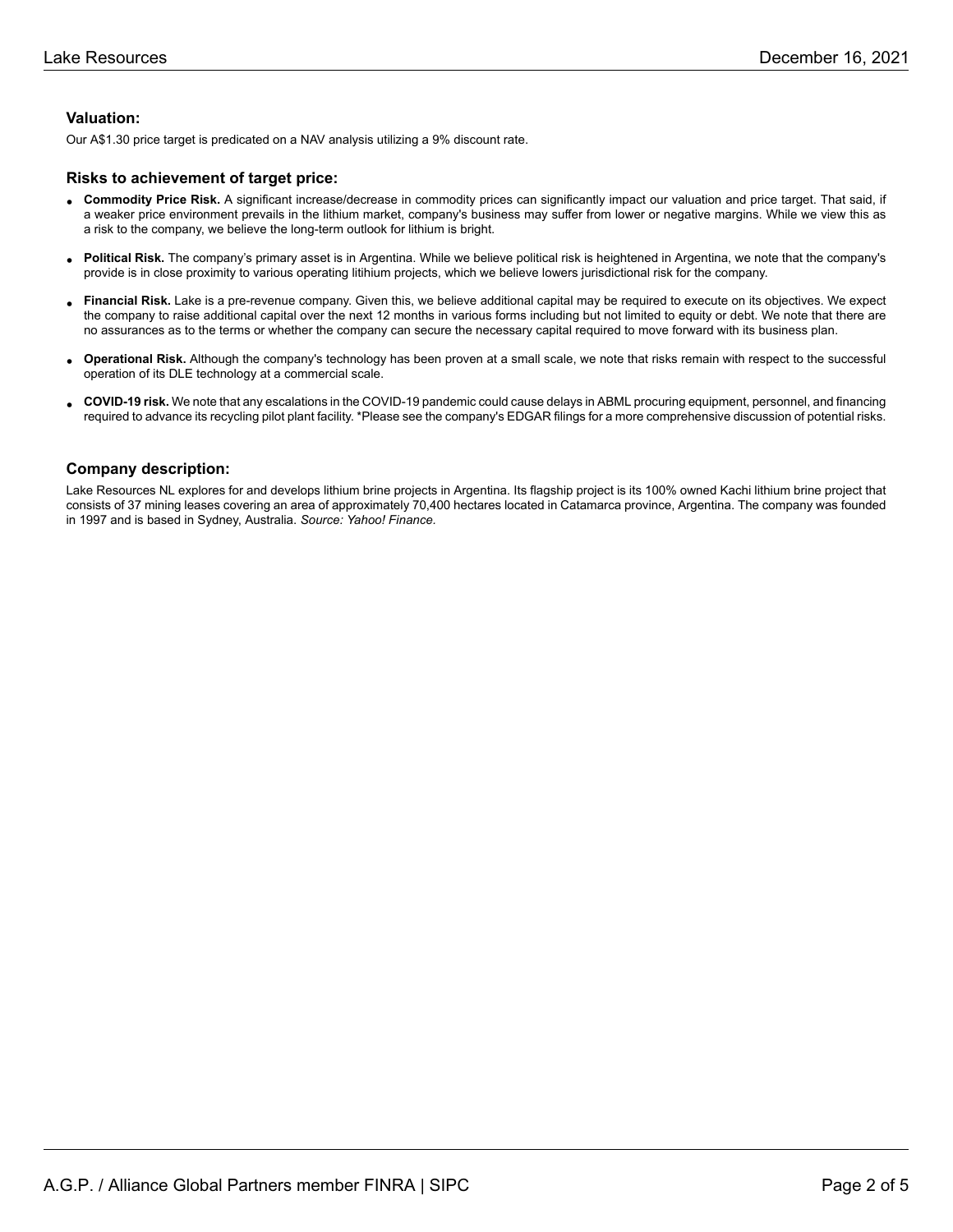| Lake Resources Income Statement |             |          |          |          |          |         |          |          |
|---------------------------------|-------------|----------|----------|----------|----------|---------|----------|----------|
| 000s A\$                        |             | 2020A    | 1H21A    | 2H21E    | 2021E    | 1H22E   | 2H22E    | 2022E    |
| Revenue                         |             |          |          |          | ۰        |         |          |          |
| <b>Operating expenses</b>       |             | (4,393)  | (1,484)  | (1,666)  | (3, 150) | (2,426) | (3, 126) | (5,551)  |
| Operating income                |             | (4, 393) | (1,484)  | (1,666)  | (3, 150) | (2,426) | (3, 126) | (5, 551) |
| Other expenses                  |             | (466)    | (28)     | (150)    | (178)    | (150)   | (150)    | (300)    |
| Pretax income                   |             | (4, 859) | (1, 512) | (1, 816) | (3,327)  | (2,576) | (3, 276) | (5, 851) |
| Taxes                           |             | (44)     | ٠        | ۰.       | ۰        |         |          |          |
| Net income                      |             | (4,903)  | (1, 512) | (1,816)  | (3,327)  | (2,576) | (3, 276) | (5,851)  |
| <b>EPS</b>                      |             | (\$0.01) | (0.00)   | (0.00)   | (0.00)   | (0.00)  | (0.00)   | (0.01)   |
|                                 |             |          |          |          |          |         |          |          |
| <b>Total valuation</b>          | \$1,555,095 |          |          |          |          |         |          |          |
| <b>NAVPS</b>                    | \$1.30      |          |          |          |          |         |          |          |

*Source: ASX Filings, Alliance Global Partners estimates, Lake Resources reports*

Jake Sekelsky

[jsekelsky@allianceg.com](mailto:jsekelsky@allianceg.com)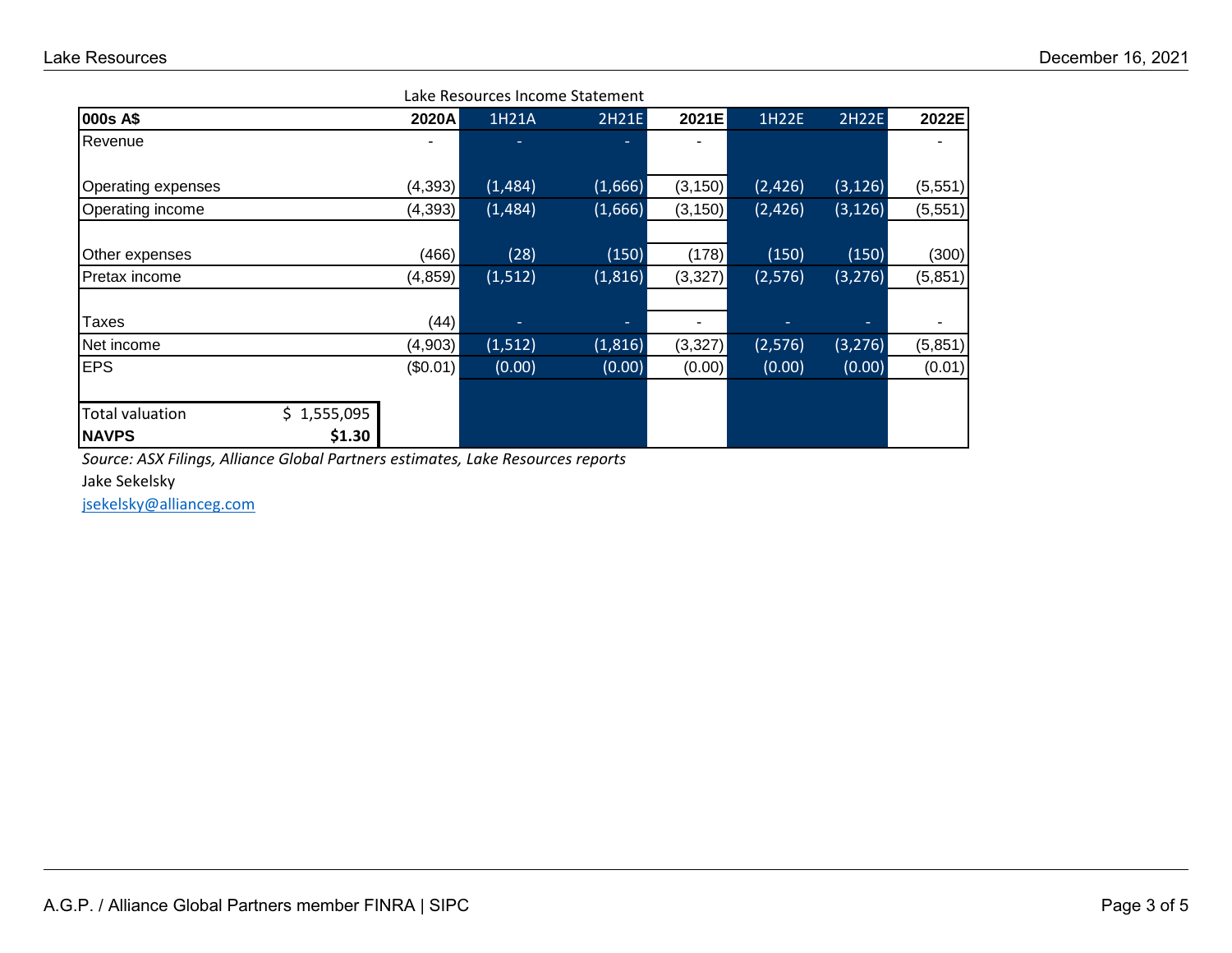## **Important Research Disclosures**



**IB Serv./Past 12 Mos.**

**Distribution of Ratings/IB Services**

| Rating                   | Count | <b>Percent</b> | Count | Percent |  |
|--------------------------|-------|----------------|-------|---------|--|
| <b>BUY [BUY]</b>         | 109   | 84.50          | 28    | 25.69   |  |
| <b>HOLD [NEUTRAL]</b>    | 16    | 12.40          |       | 6.25    |  |
| <b>SELL [SELL]</b>       |       | 0.00           | 0     | 0       |  |
| <b>NOT RATED [NR]</b>    |       | 3.10           |       | 25.00   |  |
| <b>UNDER REVIEW [UR]</b> |       | 0.00           | 0     | 0       |  |

## **Disclosures**

"**Firm**" used in the this section of the report entitled "**Disclosures**" refers to **A.G.P. / Alliance Global Partners** or **Euro Pacific Capital, a division of A.G.P. / Alliance Global Partners**. The Firm expects to receive or intends to seek compensation for investment banking services from all companies under research coverage within the next three months. The Firm or its officers, employees or affiliates, other than the research analyst authoring this report and his/her supervisor, may execute transactions in securities mentioned in this report that may not be consistent with the report's conclusions.

Sources referenced in this report: The information and statistics in this report have been obtained from sources we believe are reliable but we do not warrant their accurance or completeness.

## **Regulation Analyst Certification ("Reg AC") — Jake Sekelsky,**

The views expressed in this report (which include the actual rating assigned to the company as well as the analytical substance and tone of the report) accurately reflect the personal views of the analyst(s) covering the subject securities. An analyst's sector is the universe of companies for which the analyst provides research coverage. Accordingly, the rating assigned to a particular stock represents solely the analyst's view of how that stock will perform over the next 12 months relative to the analyst's sector average.

Furthermore, in accordance with FINRA Rules 2711, 2241, and their amendments related to disclosure of conflicts of interest, the analyst preparing this report certifies:

- The analyst or member of the analyst's household does not have a financial interest in the company that is the subject of this report, including a position in the debt or equity of the company, without limitation, whether it consists of any option, right, warrant, future, long or short position.
- The analyst or member of the analyst's household does not serve as officer, director or advisory board member of the company that is the subject of this report.